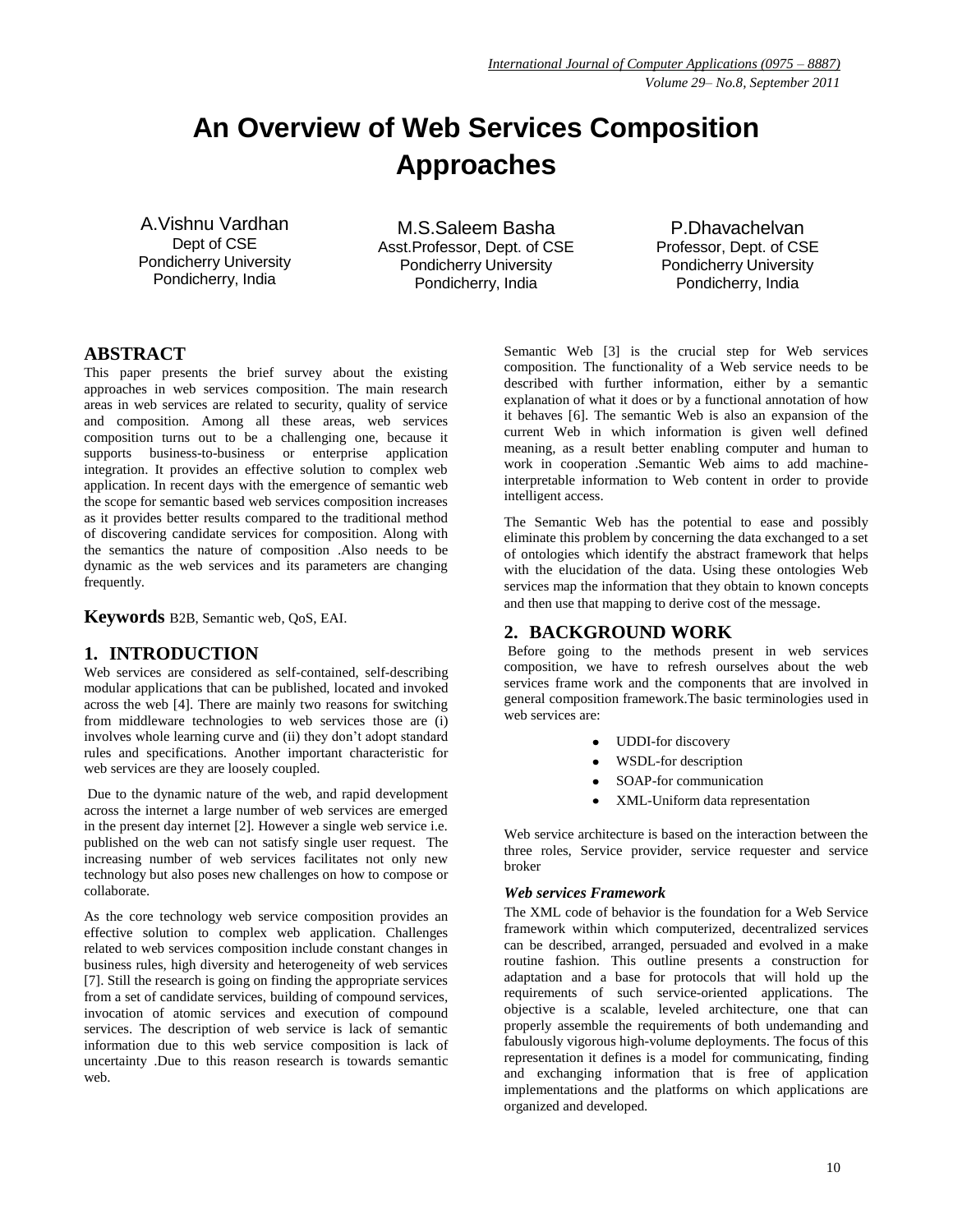A general framework is familiar with particular functions that need to be attempted in order to carry out decentralized interoperability. It does not determine the accurate technologies used to perform the functions but rather divides the problem space into sub-problems with specified relationships. This functional breakdown allows differing solutions to sub-problems without overlies, conflicts or excluded functionality. This is not to say that all applications have to exhibit the same facilities, slightly that when a attribute is offered it should fit into a general framework and preferably have a standard expression.In fact, they can be categorized into three stacks: wire format (or exchange format), description and discovery. It is also the case that some stacks depend on others. For example, the wire stack will grant the source for the discovery and description stacks. Thus, the "discovery" function may itself be a web service accessed through the wire stack.

Wire – those parts that suggest what is sent during a given exchange, the grouping of the data, the envelope and all other metadata entailed for the successful communication of a message.

Description – the collection of specifications that provide the formal definition of the format, use, or application, of the specs in the "Wire" stack.

Make a note that the description framework is component oriented: the offerings are both layered and ordered. Each technology is built on the ones above, and simpler ones provide useful function by themselves. Therefore, expectation is that schemas and WSDL will be deployed first to afford descriptions for individual messages and message pairs. Over time, tools will become available to support the increasingly rich descriptions enabled by the other standards.

Discovery – those specs that provide a means for physical or computerized searching and discovery of the components in the other two stacks.

Coming to the composition the components present in simple, basic frame work are:

- a) Service repository
- b) Translator
- c) Process generator
- d) Evaluator
- e) Execution engine.



 **Fig 1: framework of the service composition system**

Most precisely, the process of automatic service composition includes the following phases:

**Production of single service**: initially, the service providers (See figure.1) will publicize their atomic services at a comprehensive market place. There are a number of languages accessible for advertising, for instance, UDDI or DAML-S Service Profile .The fundamental attributes to illustrate a Web service comprise the signature, states and the non-functional values. The signature is characterized by the service's inputs, outputs and exemptions. The states are detailed by precondition and post condition. Non-functionality values are those characteristics that are used for assess the services, such as the cost, service value and security concerns.

**Transformation of the languages**: Usually service composition systems distinguish between the external and domestic service specification languages. The external languages are utilized by the service users to develop ease of access of the users, with the use of translator (see fig.1).They are usually diverse from the internal ones that are used by the composition process generator. So far, the users have previously get used to the benchmark Web service languages, such as WSDL and DAML-S. Thus the translation components between the standard Web service languages and the domestic languages have to be developed.

**Creation of composition process model**: In the interim, the service requester can also state the requirement in a service specification language. The process initiator habitually takes the functionalities of services as input, and outputs process model that describes the composite service. The process model includes a set of selected atomic services and the control flow and data flow among these services.

**Estimation of composite service**: It is quite familiar that many services have the equivalent or comparable functionalities. So it is probable that the planer or evaluator (see fig.1) generates more than one complex service fulfilling the requirement. In that case, the composite services are assessed by their overall benefits using the information granted from the non-functional attributes. The most frequently used method is utility functions. The requester should spell out weights to each non-functionality attributes and the most excellent composite service is the one who is ranked on top.

**Execution of composite service**: After a unique composite process is selected, the composite service is ready to be executed. Execution of a composite Web service can be thought as a sequence of message passing according to the process model. The dataflow of the composite service is defined as the actions that the output data of a former executed service transfers to the input of a later executed atomic service.

In any environment, whether it may be static or dynamic the best out coming composed plan yields mainly depends on the coordination between the components.

## **2.1 Static Composition approaches:**

2.1.1 *Semi Automatic Code Generation of Static Web Services Composition*

BPEL4WS (Business Process Execution Language for Web Services) [1] provides a notation for describing interactions of web services as business processes. Services are integrated by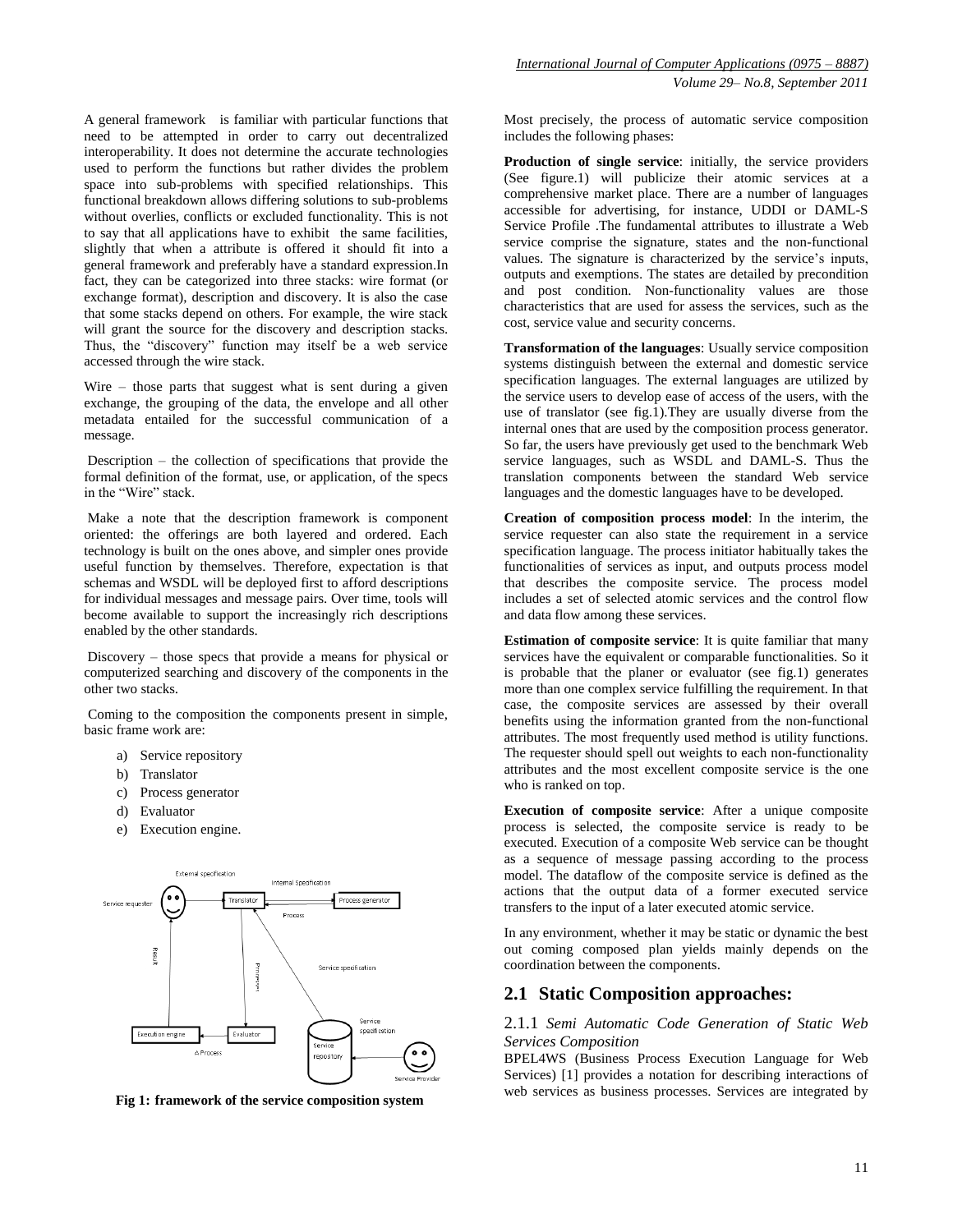MuhammadAdeel Talib and ZongkaiYang proposed in [16] a method to semi-automatically generate Web service composition in BPEL4WS language. They mainly work on two goals: first one is to afford composition modeler the flexibility to express less than complete detail without prescribing how much detail is needed and without requiring high specification knowledge. The other one is to allow business user the ability to renew changes in the process application without depending on the developer. In order to achieve these goals they device one system and it captures minimal most required information from the user and stores it in a relational model in order to create a static composition and captures the information required to develop the composition from the composition modeler and the WSDL interfaces of the collaborating partners. This information is stored in a relational model in the form of relations. Once all information is captured, transformation algorithm is applied to map from relational to BPEL model.

But one of the main challenges is that these two models i.e. relational and process models have strong formal grounds (relational and process algebra).The possibility of formally transforming the relational model into a process model is yet to be explored

#### *2.1.2 A Reflective Framework to Improve the Adaptability of BPEL-based Web Service Composition*

Yanlong Zhai et al. introduced in [17] the reflective framework it aims to progress the flexibility of BPEL-based web service composition. In an outline, it is stated that the reflective framework endow with a appropriate solution to the adaptive service composition and reliable control flow and data flow correctness. They work out for leveraging computational reflection in support of runtime adaptability in web service composition. The framework is composed of two levels: baselevel and meta-level. The base-level is the BPEL based web service composition and the major component of the meta-level is a graph-based meta-model defined to represent the service composition. The proposed structure what they constructed is based on computational reflection and data flow analysis. This framework allows changing the service composition dynamically whenever the execution environment changes or abnormal circumstances happen.

But the shortcoming with these approach is , the monitor and the change analyzer are performed manually. Therefore, it is further work to provide automatic process monitoring and change analysis.

# **2.2 Dynamic Composition approaches**

#### *2.2.1 Dynamic Web Services Composition Based on QoS Model*

DONG Rang-sheng et al propose in [14] a QoS model to support dynamic Web services composition, They identify two problems to work out immediately in dynamic Web service composition : (1) How to select the service components. (2) How to coordinate services composition. For that purpose this team propose a QoS model for selection and coordination problems which supports dynamic Web services composition,

then develop a WS \_ TSC algorithm to select the services according to the restrictions on the response time, the rate of the success and the rate of the composition and this approach mainly focuses on Response time  $T(a)$ , Reliability  $R(a)$  and Composability  $C(a)$  in Web services. Using the principle of linear programming transformed QoS parameters' formula in Web services composition flow into a single objective function to solve the optimization of Web Services selection. One algorithm is designed based on the model to select services, then assess the QoS performance in the dynamic Web services composition such as the response time, the rate of success and the rate of composition.

The QoS model presented in this approach has a certain degree of generality, so in the future the model and the algorithm can be applied to other service-oriented framework.

#### *2.2.2 Solution to Dynamic Web Service Composition related to QoS*

G. Vadivelou et al discussed in [13] about a new dynamic web services composition algorithm to solve the composition issues related to data distribution, reliability, availability and QoS. The key interest of this work is that it presents a method for automated and dynamic web service composition by arrangement of interface based and functionality based approaches. It focuses on the data distribution issues, QoS issues and defines how execution problems can be avoided, they device one algorithm to solve their proposed problem. Along with the algorithm, framework is also there in which multiple repositories and Web Service Database have been established in order to make system more trustworthy and ensure data accessibility. By using multiple registries, data availability is guaranteed whereas by using aging factor users can recover up to date information

There expectation in future is that the framework can be extended by crawling the web for searching web services instead of querying the UDDI registries.

#### *2.2.3 An Optimal Web Services Integration Using Greedy Strategy*

Wen Ouyang and Min-Lang Chen suggest in [15] a new problem which looks into the possibility of reducing the number of hops of Web services while trying to finish a set of tasks. It also offers a polynomial-time, optimal Web service integration method using greedy strategy. They tries to investigate the Web service integration issues, which consider how to choose a set of web services which can satisfy the functional requirements of a collection of tasks and also trim down the Web service change over time. The idea is based on the concern that the communication time used when hopping between Web services contributes most for response time for most of the time and providing a polynomial-time, optimal greedy solution to integrate the Web services in order to achieve the goal of minimizing the hop count of Web services. So for achieving the objective an optimal algorithm, OPT, to find the way to integrate the web services using greedy strategy in the sense of minimizing the hop count between Web services in order to speed up the response time. This algorithm can find a way to integrate Web services so that the hop count between Web services is minimized. This way, we can speed up the processing time of these tasks.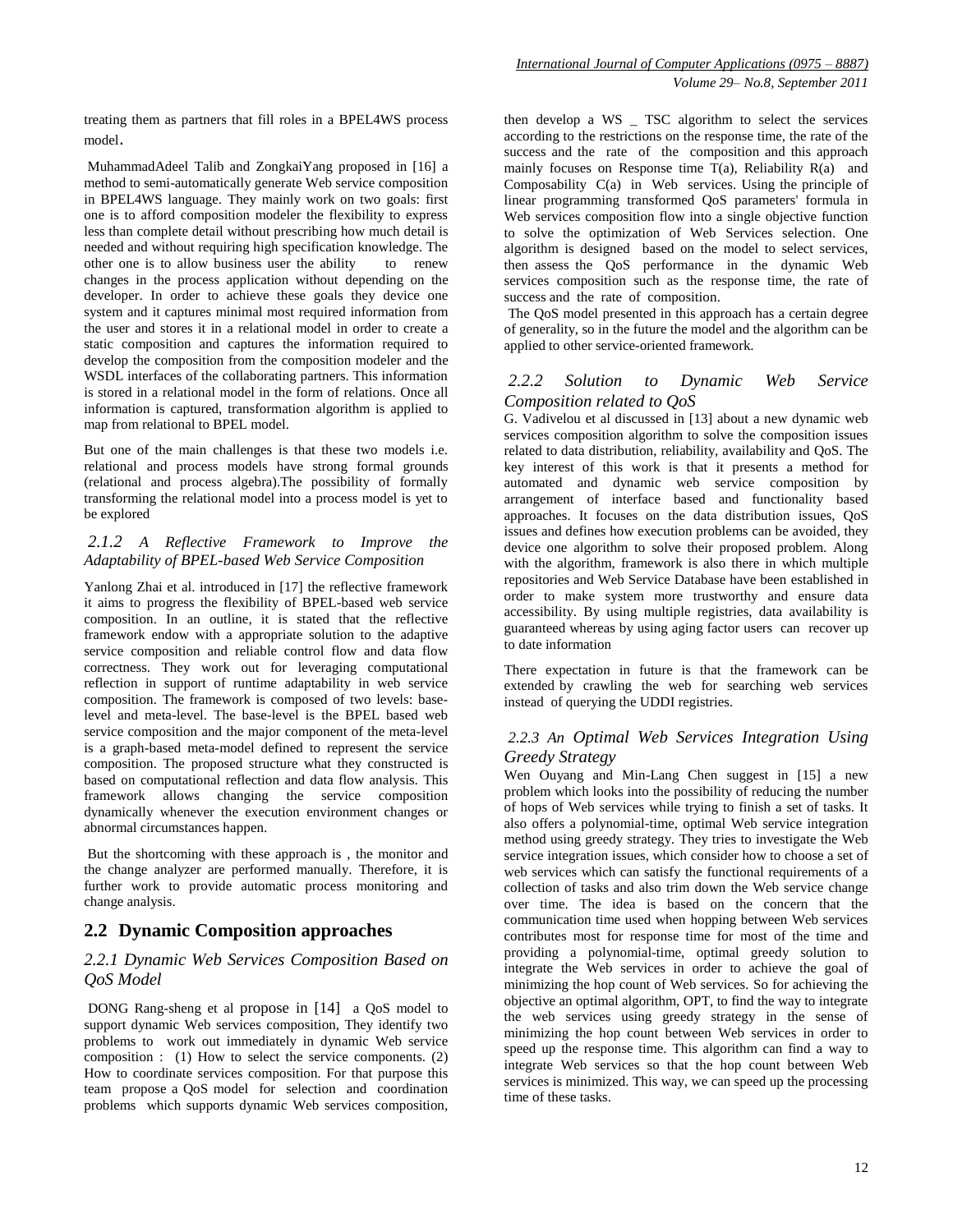Finally in the future, they will investigate the effectiveness of different Web services integration methods on other nonfunctional factors in order to study a more efficient and comprehensive way of integrating the Web Services

## **2.3 Semantics based approaches**

#### 2.3.1*Enhancing Semantic Web Services Composition with User Interaction*

Peter Bartalos et al suggest in [11]an approach concerning users in the semantic web services composition to help overcome difficulties occurring in the composition process The fundamental idea is to locate the users helpful in situations when preconditions are not satisfied or some input data are not available which are in demand to create a composition. However, a lot of work has been done in the field of semantic web services composition, there are still numerous problems needed to be solved, before the automatic composition can be applied in practice. The vital problem is that tools for automatic composition are immature to handle situations when some web services are out of stock or their descriptions are insufficient to find them [5]. Other problem is associated to the input data for web services which are not always available. In order to overcome these problems they propose an approach to find users able to solve problems occurring within automatic semantic composition. It take advantage of semantic metadata of web services descriptions and user models to realize this proposal for developing a web services composition method makes use of user interaction is to extend some existing efficient automatic approach. One of the best candidates seems to be OW LS-XPlan Their approach aims to improve a web service composition,but which is currently practically hard to be used in practice. They want to work in a future to plan to complete our proposal and examine it in more details. In particular, we deal with the definition of the neighbor set N.

#### *2.3.2 Web Services Composition Method Based on OWL*

Jike Ge Yuhui Qiu and Shiqun Yin propose in [10] a Web services composition method based on OWL ontology, and devise a system model for services composition. Work is concentrated mainly on to provide semantic capabilities for semantic Web services. For that purpose they extend or enhance the WSDL capabilities. This makes it feasible for the automatic Web services composition. These two people formulated three rules for the web services composition:

- Catalog composition
- Binding composition
- Operation sequence

For the implementation part, it takes place in a stage wise process first of all a with the help of framework one plan is produced after that it sends to the service matching algorithm.

Based on the results given by the algorithm they generate a detailed description of composite service. But the current composition strategies are almost sequential, and a composite service might require a few services to be executed in parallel. It might be possible to improve the method to start parallel service matching to handle parallel service flows in the services composition.

## 2.3.3 *Towards efficiency of QoS-driven semantic web service composition for large-scale serviceoriented systems*

Bin Xu et al discuss in [9] about to provide QoS efficiently and effectively for huge range composition problems. Up to now Optimization of QoS-driven semantic Web service composition is known to be NP-hard. So they are going to address the following problem: given a set of available services, how to efficiently build a QoS-guaranteed SOS.There are four reasons why this task may be difficult:

- Scalability  $\bullet$
- **Semantics**
- Narrow focus on functionalities
- $\bullet$ Complexity

They are mainly highlighted in the paper is that the response time for a SOS is not only influenced by the response time of services used in it, but also the execution plan through which the services are organized. For the execution plan, there are three basic flow structures in SOS including sequence, parallel and switch. They design a QoS-Driven Algorithm (QDA) for shortest sequence composition it is a stage-by-stage algorithm to achieve an optimal solution. This algorithm solves the previous problem i.e. NP Hard problem and it runs in a polynomial time.

They wants to handle a large-scale service composition in a very short time and another goal is to integrate functional and non-functional consideration together to achieve the optimal solution that satisfies QoS requirements .As the semantic Web develops and QoS becomes more and more important in ebusiness, these issues must be addressed in the near future.

#### 2.3.4 Ontology*-driven service composition for endusers*

Hua Xiao et al suggest in [12] an approach which can compose services on the fly to meet the situational needs of end-users. i.e. in a nut shell involving end users in a web services composition.

But achieving this involves three challenges.

- Complexity of service descriptions.
- Complexity of service composition languages.
- Limited support for composing services on the fly.

They come up with an approach it is also a stage wise process in a first step they present a tag-based service description schema which permits non-IT professional users to easily understand the description of services and add their own descriptions using<br>descriptive tags after search for ontology and search for search for ontology and search for services are used. Last stage is a crucial stage i.e. Generation of Ad hoc process.

For the implementation part i.e. to generate ad hoc process they use IBM WSSR to register and manage web services. So the prototype contains three parts Goal Editor, Process Editor and Service Selection Panel. With the help of these three the user can create their own composite services. To generate better adhoc processes, it might be helpful if we can find and merge the information from more than one ontology.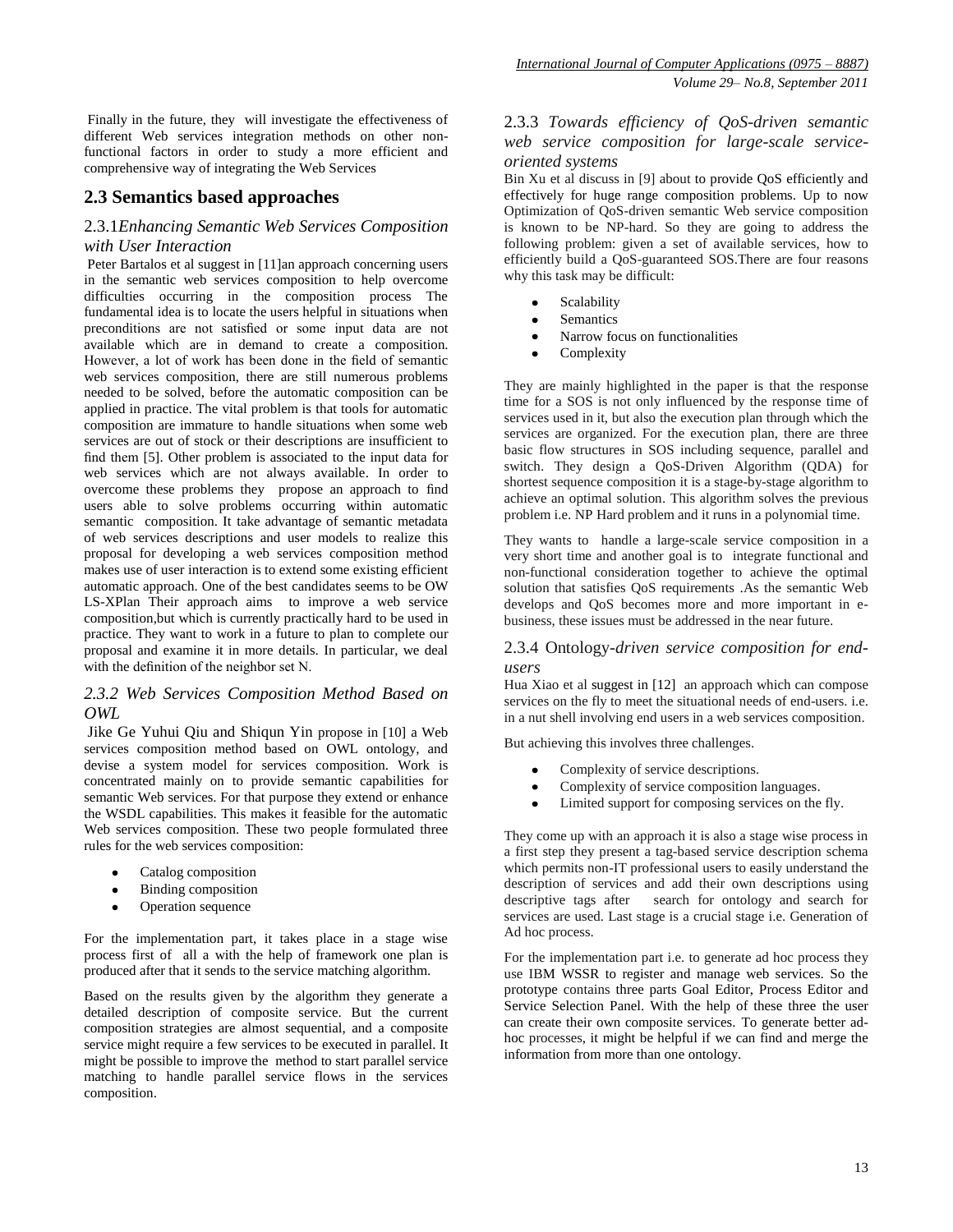|  |  |  |  | Table 1: Various web service composition approaches |  |
|--|--|--|--|-----------------------------------------------------|--|
|--|--|--|--|-----------------------------------------------------|--|

| Title of the paper         | <b>Algorithm</b> used | <b>Advantages</b>  |  |
|----------------------------|-----------------------|--------------------|--|
| Semi Automatic             | Transformation        | Composition        |  |
| Code Generation of         | algorithm             | modeller can       |  |
| <b>Static Web Services</b> |                       | express in a       |  |
| Composition                |                       | simple way         |  |
|                            |                       | At the time of     |  |
|                            |                       | updating user no   |  |
|                            |                       | need to depend     |  |
|                            |                       | on the developer   |  |
| A Reflective               | Verification          | Dynamically        |  |
| Framework to               | algorithm             | updating of        |  |
| Improve the                |                       | service            |  |
| Adaptability of            |                       | composition        |  |
| <b>BPEL-based Web</b>      |                       |                    |  |
| Service                    |                       |                    |  |
| Composition                |                       |                    |  |
| Dynamic Web                | WS_TSC                | Focus is mainly    |  |
| Services                   |                       | on response time,  |  |
| <b>Composition Based</b>   |                       | reliability and    |  |
| on QoS Model               |                       | composability      |  |
|                            |                       |                    |  |
| Solution to                | QoS based             | Data availability  |  |
| Dynamic Web                | dynamic web           | is guaranteed      |  |
| Service                    | services              | Users can recover  |  |
| Composition related        | composition           | up to date         |  |
| to QoS                     | algorithm             | information        |  |
|                            |                       |                    |  |
| An Optimal Web             | OPT algorithm is      | It can minimize    |  |
| Services Integration       | used                  | the number of      |  |
| <b>Using Greedy</b>        |                       | hops               |  |
| Strategy                   |                       | Processing speed   |  |
|                            |                       | is increased       |  |
| Enhancing                  | Heuristics            | It makes use of    |  |
| Semantic Web               | algorithm             | semantic meta      |  |
| <b>Services</b>            |                       | data to describe   |  |
| Composition with           |                       | web services       |  |
| <b>User Interaction</b>    |                       |                    |  |
|                            |                       |                    |  |
| Web Services               | Service matching      | Concentrates on    |  |
| Composition                | algorithm             | QoS parameters     |  |
| Method Based on            |                       | Extends WSDL       |  |
| OWL                        |                       | with semantic      |  |
|                            |                       | capabilities       |  |
| Towards efficiency         | QDA algorithm         | Works well for     |  |
| of QoS-driven              |                       | large scale        |  |
| semantic web               |                       | composition        |  |
| service composition        |                       | problems           |  |
| for large-scale            |                       | Equal preference   |  |
| service-oriented           |                       | to both functional |  |
| systems                    |                       | and non-           |  |
|                            |                       | functional         |  |
|                            |                       | properties of      |  |
|                            |                       | composite service  |  |
| Ontology driven            | Searching for         | Support end users  |  |
| service composition        | Ontology,             | in service         |  |
| for end users              | Searching for         | composition        |  |
|                            | services              | Hides the          |  |
|                            |                       | complexity of      |  |
|                            |                       | SOA standards      |  |

# **Table 1: Various web service composition approaches 3. CONCLUSION**

We considered in this paper about existing techniques addressing the problem of web services composition. Even though the diverse methods provide different level of automation in service composition, we cannot say the higher automation the better. Because the Web service environment is highly multifaceted it is not feasible to generate everything in an automatic way. Out of all those approaches semantics based approaches is emerging one and the research is going on this area. We anticipate that, especially in practical applications, additional requirements will be imposed onto a service composition engine. Such requirements will include quality of service (QoS). In order to achieve this QoS requirements Semantics based approaches is the best one.

# **4. REFERENCES**

- [1] T.Andrews et al. Business Process Execution Language For Web Services (BPEL4WS), Version 1.1.
- [2] Milanovic, N., Malek, M.: "Current solutions for web Service Composition," IEEE Internet Computing, vol.8, no.6, pp. 51-59,nov2004
- [3] Yasmine Charif and Nicolas Sabouret :"An Overview of Semantic Web Services Composition Approaches," First International Workshop on Context for Web Services (CWS 2005),vol.146,no.1,pp.33-41, jan 2006
- [4] J. Rao, and X. Su, "A Survey of Automated Web Service Composition Methods," In Proceedings of the First International Workshop on Semantic Web Services and Web Process Composition,SWSWPC'2004, LNCS, San Diego, USA, Springer-Verlag, pp. 43-54,July 2004.
- [5] Fujii, K., Suda, T.:" Semantics-based dynamic Web service composition," the IEEE Journal on Selected Areas in Communications (JSAC), special issue on Autonomic Communication Systems, Vol. 23, No. 12, pp. 2361 - 2372, Dec. 2005.
- [6] T. Berners-Lee, J. Hendler, and O. Lassila, "The Semantic Web," Scientific American, vol. 284, no. 5, pp.34-43, May 2001.
- [7] Web Service Challenge. http://www.ws-challenge.org
- [8] Alrifai M, Risse T " Combining global optimization with local selection for efficient QoS-aware service composition," 18th International World Wide Web Conference, April 20th-24th, 2009
- [9] Bin Xu · Sen Luo · Yixin Yan · Kewu Sun "Towards efficiency of QoS-driven semantic web service composition for large-scale service-oriented systems," Service Oriented Computing and Applications,vol.5,no.2,pp.1-13,June 2011
- [10] Jike Ge Yuhui Qiu Shiqun Yin : " Web Services Composition Method Based on OWL," 2008 International Conference on Computer Science and Software Engineering,vol.3,pp.74-77,2008
- [11] Peter Bartalos and Maria Bielikova "Enhancing Semantic Web Services Composition with User Interaction," IEEE<br>International Conference on Services **International** Computing,vol.4,pp.503-506,2008.